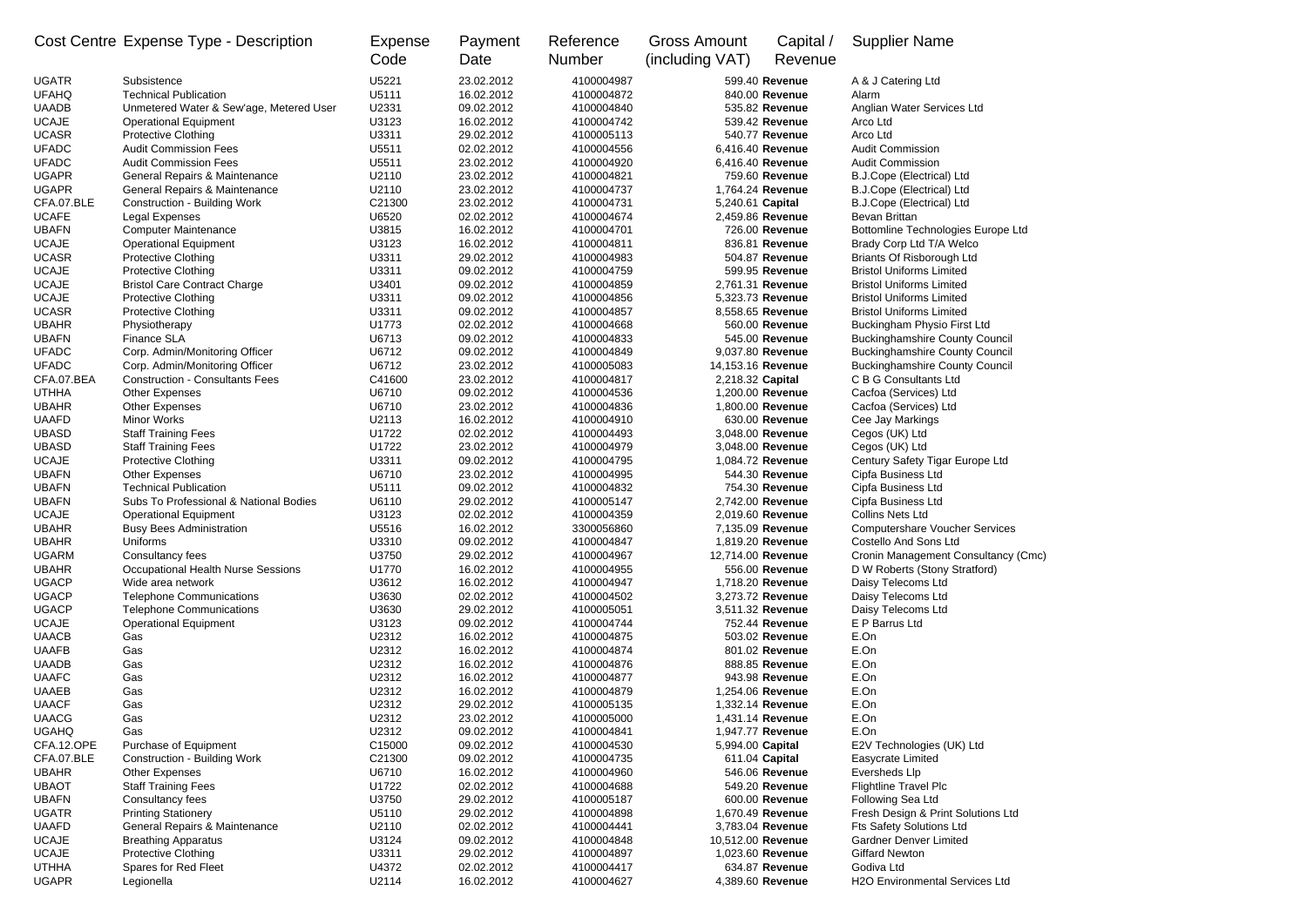|  |  |  | Cost Centre Expense Type - Description |
|--|--|--|----------------------------------------|
|--|--|--|----------------------------------------|

|              | Cost Centre Expense Type - Description    | Expense<br>Code | Payment<br>Date | Reference<br><b>Number</b> | <b>Gross Amount</b><br>(including VAT) | Capital /<br>Revenue | <b>Supplier Name</b>                     |
|--------------|-------------------------------------------|-----------------|-----------------|----------------------------|----------------------------------------|----------------------|------------------------------------------|
| UBAHR        | <b>Consultancy Fees</b>                   | U5513           | 16.02.2012      | 4100004968                 |                                        | 10,800.00 Revenue    | <b>House Warburton Business Services</b> |
| UGATR        | Rents, wayleaves & Hire of Premises       | U2510           | 16.02.2012      | 4100004709                 |                                        | 530.40 Revenue       | Hts Management Holdings Ltd              |
| UAACB        | Uniforms                                  | U3310           | 23.02.2012      | 4100005008                 |                                        | 6,643.09 Revenue     | Hunter Apparel Solutions Ltd             |
| <b>UCAJC</b> | Health and Safety Training                | U1727           | 23.02.2012      | 4100005060                 |                                        | 2,400.00 Revenue     | Ihs Technical Indexes Ltd                |
| UGACP        | <b>Computer Software</b>                  | U3810           | 16.02.2012      | 4100004948                 |                                        | 13,128.00 Revenue    | Inphase Limited                          |
| <b>UCAJE</b> | <b>Operational Equipment</b>              | U3123           | 16.02.2012      | 4100004673                 |                                        | 552.58 Revenue       | Kidde Products Ltd                       |
| UBAGH        | General Repairs & Maintenance             | U2110           | 16.02.2012      | 4100004853                 |                                        | 1,130.02 Revenue     | Kidde Fire Trainers Gmbh                 |
| CFA.10.SAL   | Purchase of Equipment                     | C15000          | 02.02.2012      | 4100004661                 | 22,770.00 Capital                      |                      | Kidde Safety Europe Ltd                  |
| UGAIT        | Cellphones                                | U3621           | 29.02.2012      | 4100005116                 |                                        | 505.11 Revenue       | Kingsfield Computer Products Ltd         |
| UGAIT        | Cellphones                                | U3621           | 29.02.2012      | 4100005117                 |                                        | 7,677.55 Revenue     | Kingsfield Computer Products Ltd         |
| UFAMA        | <b>Courses And Conference Fees</b>        | U5230           | 09.02.2012      | 4100004667                 |                                        | 864.00 Revenue       | <b>Local Government Association</b>      |
| UAAFC        | Rents, wayleaves & Hire of Premises       | U2510           | 23.02.2012      | 4100004998                 |                                        | 8,167.04 Revenue     | London & Quadrant Housing Trust          |
| UBAOT        | <b>Staff Training Fees</b>                | U1722           | 16.02.2012      | 4100004703                 |                                        | 948.00 Revenue       | Lyon Equipment Limited                   |
| UBAHR        | <b>Occupational Health Nurse Sessions</b> | U1770           | 23.02.2012      | 4100004908                 |                                        | 4,742.58 Revenue     | M.K.Occupational Health Limited          |
| UTHHA        | Spares for Lease Cars                     | U4371           | 23.02.2012      | 4100004678                 |                                        | 509.81 Revenue       | Michelin Tyre Plc                        |
| UFADC        | Monitoring and Clerking Fees              | U5512           | 02.02.2012      | 4100004692                 |                                        | 3,750.00 Revenue     | Milton Keynes Council                    |
| UFADC        | Monitoring and Clerking Fees              | U5512           | 23.02.2012      | 4100005088                 |                                        | 3,750.00 Revenue     | Milton Keynes Council                    |
| UBAOT        | <b>Driver Training</b>                    | U1730           | 16.02.2012      | 4100004670                 |                                        | 791.84 Revenue       | <b>Oxfordshire County Council</b>        |
| UBAOT        | <b>Driver Training</b>                    | U1730           | 16.02.2012      | 4100004671                 |                                        | 1,289.57 Revenue     | <b>Oxfordshire County Council</b>        |
| UGAFF        | Diesel Oil - Gas Oil                      | U4320           | 23.02.2012      | 4100005029                 |                                        | 2,741.28 Revenue     | Pace Fuelcare Ltd                        |
| UGAFF        | Diesel Oil - Gas Oil                      | U4320           | 23.02.2012      | 4100005034                 |                                        | 3,425.23 Revenue     | Pace Fuelcare Ltd                        |
| UGAFF        | Diesel Oil - Gas Oil                      | U4320           | 23.02.2012      | 4100005031                 |                                        | 3,426.60 Revenue     | Pace Fuelcare Ltd                        |
| UGAFF        | Diesel Oil - Gas Oil                      | U4320           | 23.02.2012      | 4100005032                 |                                        | 3,426.60 Revenue     | Pace Fuelcare Ltd                        |
| UGAFF        | Diesel Oil - Gas Oil                      | U4320           | 23.02.2012      | 4100005033                 |                                        | 15,763.73 Revenue    | Pace Fuelcare Ltd                        |
| UGAPR        | General Repairs & Maintenance             | U2110           | 16.02.2012      | 4100004906                 |                                        | 1,083.14 Revenue     | Pagnell Property Maintenance Ltd         |
| <b>UGAMC</b> | Rents, wayleaves & Hire of Premises       | U2510           | 29.02.2012      | 4100005062                 |                                        | 9,875.00 Revenue     | Phoenix Scanner Graphics Ltd             |
| UBAMC        | <b>Course Catering Costs</b>              | U3270           | 16.02.2012      | 4100004917                 |                                        | 576.00 Revenue       | Pips Of Marlow                           |
| CFA.07.BLE   | <b>Construction - Building Work</b>       | C21300          | 29.02.2012      | 4100004986                 | 1,269.64 Capital                       |                      | Portakabin Ltd                           |
| CFA.07.BLE   | <b>Construction - Building Work</b>       | C21300          | 23.02.2012      | 4100004871                 | 2,330.35 Capital                       |                      | Portakabin Ltd                           |
| UBAFN        | Consultancy fees                          | U3750           | 09.02.2012      | 4100004835                 |                                        | 7,488.00 Revenue     | <b>Public Sector Consultants</b>         |
| UBASD        | <b>Staff Training Fees</b>                | U1722           | 09.02.2012      | 4100004672                 |                                        | 6,463.20 Revenue     | Public Sector T & C                      |
| UAAEB        | <b>Cleaning - Contract Services</b>       | U2325           | 16.02.2012      | 4100004977                 |                                        | 905.47 Revenue       | Rentokil Initial UK Cleaning Ltd         |
| UGAPR        | General Repairs & Maintenance             | U2110           | 23.02.2012      | 4100005006                 |                                        | 1,216.08 Revenue     | <b>Richard Cross General Builder</b>     |
| UCAJE        | <b>Breathing Apparatus</b>                | U3124           | 23.02.2012      | 4100005007                 |                                        | 1,222.04 Revenue     | <b>Richard Cross General Builder</b>     |
| <b>UCAJC</b> | Health and Safety Training                | U1727           | 02.02.2012      | 4100004362                 |                                        | 792.00 Revenue       | Rospa                                    |
| UCAJB        | <b>Other Expenses</b>                     | U6710           | 16.02.2012      | 4100004971                 |                                        | 2,499.10 Revenue     | <b>Screwfix Direct Ltd</b>               |
| UBAHR        | <b>Recruitment Expenses</b>               | U1718           | 23.02.2012      | 4100004804                 |                                        | 835.20 Revenue       | Shl Group Ltd                            |
| UBAHR        | <b>Recruitment Expenses</b>               | U1718           | 23.02.2012      | 4100004729                 |                                        | 1,231.20 Revenue     | Shl Group Ltd                            |
| UCAJB        | Agency Services - Payments to Other LA    | U6020           | 02.02.2012      | 4100004675                 |                                        | 5,000.00 Revenue     | South Bucks District Council             |
| UTHHA        | Electricity                               | U2313           | 16.02.2012      | 4100004883                 |                                        | 522.32 Revenue       | Southern Electric                        |
| UGAMS        | Electricity                               | U2313           | 16.02.2012      | 4100004884                 |                                        | 1,091.49 Revenue     | Southern Electric                        |
| UGAUS        | Electricity                               | U2313           | 16.02.2012      | 4100004881                 |                                        | 1,682.95 Revenue     | Southern Electric                        |
| UGAHQ        | Electricity                               | U2313           | 16.02.2012      | 4100004882                 |                                        | 4,592.71 Revenue     | Southern Electric                        |
| UGAIN        | <b>Insurance Excess</b>                   | U5311           | 09.02.2012      | 4100004446                 |                                        | 738.66 Revenue       | Spraytech                                |
| UBAHR        | <b>Consultancy Fees</b>                   | U5513           | 29.02.2012      | 4100005119                 |                                        | 3,360.00 Revenue     | Strudel Hr                               |
| CEA 07 LIMV  | Construction Consultants Foos             | C11600          | 16.02.2012      | A A O O O A 72A            |                                        | $1.90000$ Canital    | Stuart Thomas Accociator Ltd             |

| <b>UAAEB</b> | <b>Cleaning - Contract Services</b>     | U2325  | 16.02.2012 | 4100004977 | 905.47 Revenue    | Rentokil Initial UK Cleaning Ltd           |
|--------------|-----------------------------------------|--------|------------|------------|-------------------|--------------------------------------------|
| <b>UGAPR</b> | General Repairs & Maintenance           | U2110  | 23.02.2012 | 4100005006 | 1,216.08 Revenue  | <b>Richard Cross General Builder</b>       |
| <b>UCAJE</b> | <b>Breathing Apparatus</b>              | U3124  | 23.02.2012 | 4100005007 | 1,222.04 Revenue  | <b>Richard Cross General Builder</b>       |
| <b>UCAJC</b> | <b>Health and Safety Training</b>       | U1727  | 02.02.2012 | 4100004362 | 792.00 Revenue    | Rospa                                      |
| <b>UCAJB</b> | <b>Other Expenses</b>                   | U6710  | 16.02.2012 | 4100004971 | 2,499.10 Revenue  | <b>Screwfix Direct Ltd</b>                 |
| <b>UBAHR</b> | <b>Recruitment Expenses</b>             | U1718  | 23.02.2012 | 4100004804 | 835.20 Revenue    | Shl Group Ltd                              |
| <b>UBAHR</b> | <b>Recruitment Expenses</b>             | U1718  | 23.02.2012 | 4100004729 | 1,231.20 Revenue  | Shl Group Ltd                              |
| <b>UCAJB</b> | Agency Services - Payments to Other LA  | U6020  | 02.02.2012 | 4100004675 | 5,000.00 Revenue  | South Bucks District Council               |
| <b>UTHHA</b> | Electricity                             | U2313  | 16.02.2012 | 4100004883 | 522.32 Revenue    | Southern Electric                          |
| <b>UGAMS</b> | Electricity                             | U2313  | 16.02.2012 | 4100004884 | 1,091.49 Revenue  | Southern Electric                          |
| <b>UGAUS</b> | Electricity                             | U2313  | 16.02.2012 | 4100004881 | 1,682.95 Revenue  | Southern Electric                          |
| <b>UGAHQ</b> | Electricity                             | U2313  | 16.02.2012 | 4100004882 | 4,592.71 Revenue  | Southern Electric                          |
| <b>UGAIN</b> | <b>Insurance Excess</b>                 | U5311  | 09.02.2012 | 4100004446 | 738.66 Revenue    | Spraytech                                  |
| <b>UBAHR</b> | <b>Consultancy Fees</b>                 | U5513  | 29.02.2012 | 4100005119 | 3,360.00 Revenue  | Strudel Hr                                 |
| CFA.07.HWY   | <b>Construction - Consultants Fees</b>  | C41600 | 16.02.2012 | 4100004734 | 1,800.00 Capital  | <b>Stuart Thomas Associates Ltd</b>        |
| <b>UCAJE</b> | <b>Operational Equipment</b>            | U3123  | 29.02.2012 | 4100005037 | 1,097.91 Revenue  | <b>Survitec Service &amp; Distribution</b> |
| <b>UAADD</b> | General Repairs & Maintenance           | U2110  | 29.02.2012 | 4100005109 | 562.80 Revenue    | <b>Tencer Limited</b>                      |
| <b>UAAEB</b> | Metered Charges - Water                 | U2332  | 09.02.2012 | 4100004837 | 1,271.28 Revenue  | <b>Thames Water Utilities Ltd</b>          |
| <b>UGAUS</b> | Unmetered Water & Sew'age, Metered User | U2331  | 23.02.2012 | 4100005071 | 1,508.59 Revenue  | Thames Water Utilities Ltd                 |
| <b>UGAPR</b> | Cleaning Catering & Domestic Equip      | U3160  | 02.02.2012 | 4100004500 | 591.39 Revenue    | The Consortium                             |
| <b>UBASD</b> | Fire Service College Fees               | U1728  | 09.02.2012 | 4100004721 | 1,730.00 Revenue  | The Fire Service College                   |
| <b>UBASD</b> | Fire Service College Fees               | U1728  | 16.02.2012 | 4100004976 | 2,120.00 Revenue  | The Fire Service College                   |
| <b>UGAIT</b> | Paknet                                  | U3622  | 16.02.2012 | 4100004870 | 535.78 Revenue    | <b>Vodafone Ltd Data Solutions</b>         |
| <b>UGAIT</b> | Paknet                                  | U3622  | 09.02.2012 | 4100004805 | 692.11 Revenue    | <b>Vodafone Ltd Data Solutions</b>         |
| <b>UCAJE</b> | <b>Operational Equipment</b>            | U3123  | 23.02.2012 | 4100004834 | 537.50 Revenue    | Weber Rescue UK Ltd                        |
| <b>UCAJE</b> | <b>Operational Equipment</b>            | U3123  | 16.02.2012 | 4100004699 | 1,445.28 Revenue  | Weber Rescue UK Ltd                        |
| CFA.07.BEA   | <b>Construction - Consultants Fees</b>  | C41600 | 29.02.2012 | 4100005087 | 3,517.50 Capital  | Whittaker Prestidge Architects Ltd         |
| CFA.07.BEA   | <b>Construction - Consultants Fees</b>  | C41600 | 02.02.2012 | 4100004483 | 4,157.10 Capital  | Whittaker Prestidge Architects Ltd         |
| CFA.07.BLE   | <b>Construction - Consultants Fees</b>  | C41600 | 02.02.2012 | 4100004481 | 23,400.00 Capital | Whittaker Prestidge Architects Ltd         |
|              |                                         |        |            |            |                   |                                            |